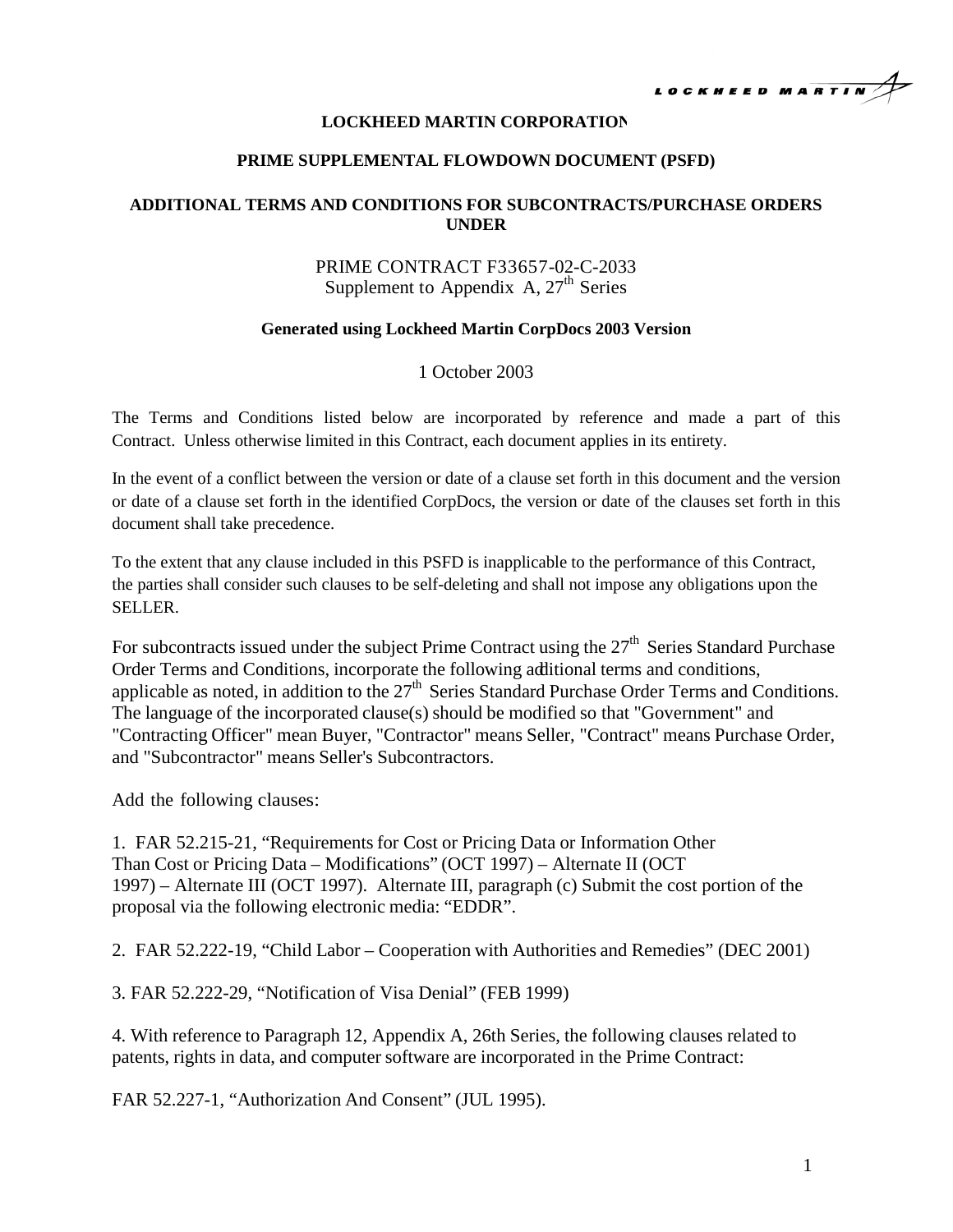

FAR 52.227-2, "Notice And Assistance Regarding Patent And Copyright Infringement" (AUG 1996).

FAR 52.227-21, Technical Data Declaration, Revision, and Withholding of Payment – Major Systems" (JAN 1997) (Tailored). Contracting Officer" means "Lockheed Martin." "Government" means "Lockheed Martin" in paragraph (b)(2) and "Lockheed Martin or Government" in paragraph (d).

DFARS 252.227-7013, "Rights In Technical Data – Noncommercial Items" (NOV 1995) –Alternate I (JUN 1995).

DFARS 252.227-7014, "Rights In Noncommercial Computer Software And Noncommercial Computer Software Documentation" (JUN 1995) DFARS 252.227-7016, "Rights In Bid Or Proposal Information" (JUN 1995).

DFARS 252.227-7019, "Validation Of Asserted Restrictions – Computer Software" (JUN 1995).

DFARS 252.227-7025, "Limitations On The Use Or Disclosure Of Government- Furnished Information Marked With Restrictive Legends" (JUN 1995).

DFARS 252.227-7030, "Technical Data – Withholding Of Payment" (MAR 2000)

DFARS 252.227-7036, "Declaration Of Technical Data Conformity" (JAN 1997).

DFARS 252.227-7037, "Validation of Restrictive Markings on Technical Data" (SEP 1999).

5. DFARS 252.244-7000, "Subcontracts for Commercial Items and Commercial Components (DoD Contracts)" (MAR 2000)

6. AFMC 5352.227-9000 "Export-Controlled Data Restrictions (AFMC)" (JUL 1997):

"CO" means "Buyer"

(a) For purposes of this clause,

(1) Foreign person is any person who is not a citizen or national of the U.S. or lawfully admitted to the U.S. for permanent residence under the Immigration and Nationality Act, and includes foreign corporations, international organizations, and foreign governments;

(2) Foreign representative is anyone, regardless of nationality or citizenship, acting as an agent, representative, official, or employee of a foreign government, a foreign-owned or influenced firm, corporation or person;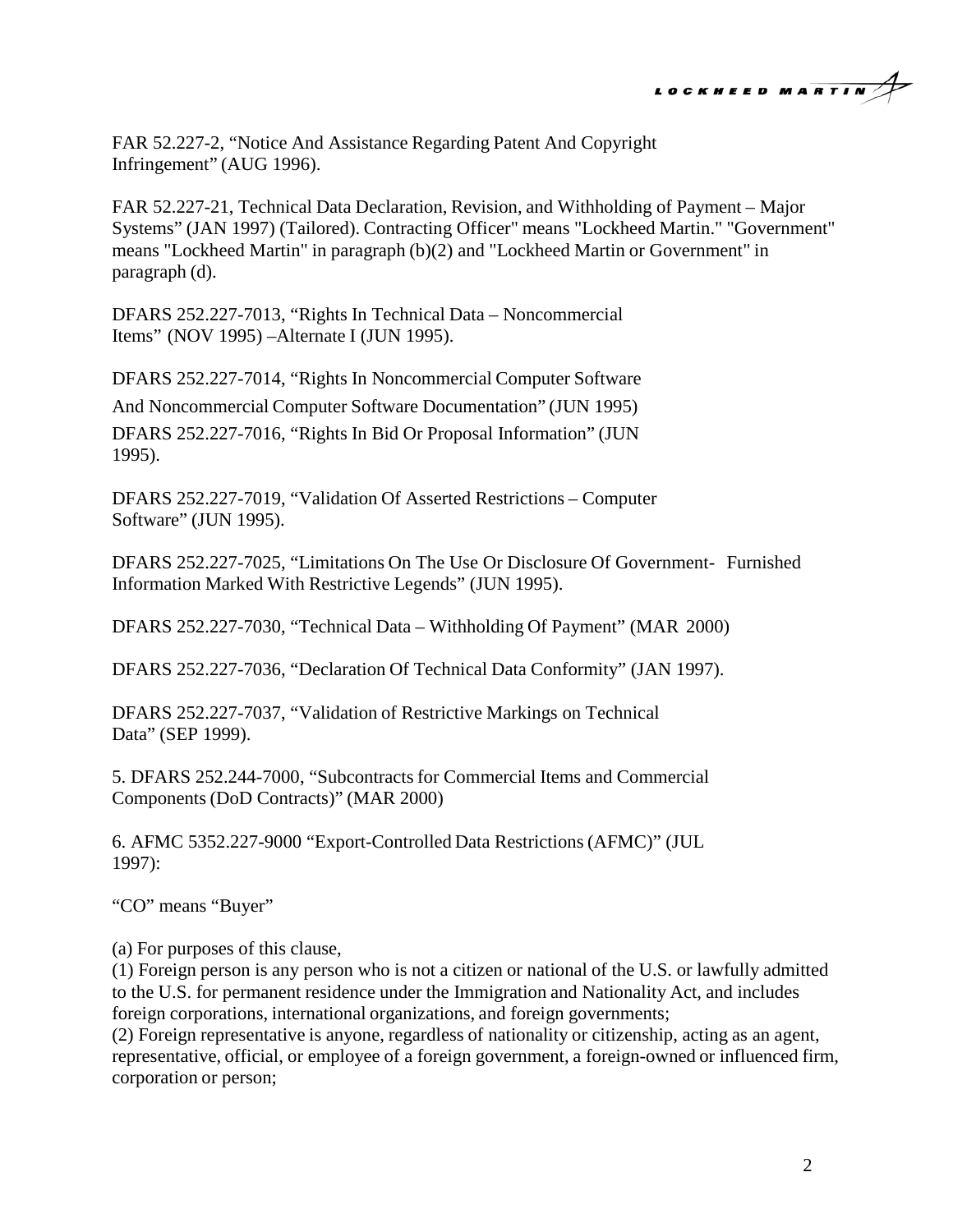

 $(3)$  Foreign sources are those sources (vendors, subcontracts, and supplementally) controlled be a foreign person.

(b) The Contractor shall place a clause in subcontracts containing appropriate export control restrictions, set forth in this clause.

(c) Nothing in this clause waives any requirement imposed by any other U.S. Government agency with respect to employment of foreign nationals or export controlled data and information.

(d) Equipment and technical data generated or delivered under this contract are controlled by the International Traffic and Arms Regulation (ITAR), 22 CFR Sections 121 through 128. An export license is required before assigning any foreign source to perform work under this contract or before granting access to foreign persons to any equipment and technical data generated or delivered during performance (See 22 CFR Section 125). The Contractor shall notify the Contracting Officer and obtain written approval of the Contracting Officer prior to assigning or granting access to any work, equipment, or technical data generated or delivered under this Contract to foreign persons or their representatives. The notification shall include the name and country or origin of the foreign person or representative, the specific work, equipment, or data to which the person will have access, and whether the foreign person is cleared to have access to technical data (DoD 5220.22-M, National Industrial Security Program Operating Manual (NISPOM)).

7. AFMC 5352.227-9002, "Visit Requests By Foreign-Owned Or Controlled Firms (AFMC)" (JUL 1997), subparagraphs (b) and (c):

(b) Subcontractors which are foreign-owned or controlled and require access to a U.S. Government installation shall have their prime Contractor submit a visit request to the security police office of the base being visited at least two weeks before the scheduled meeting.

(c) Canadian Contractors and Canadian government employees may directly arrange visits by having their security office submit a visit request to the security police office of the base being visited at least two weeks before the scheduled meeting.

Modify the following clauses:

1. DFARS 252.225-7027, "Restriction On Contingent Fees For Foreign Military Sales (MAR 1998)." For purposes of subparagraph (b)(1), Countries listed in the Prime Contract are the following: Oman.

Add the Following Special Clauses:

# 1. YPK-H006 USE OF OTHER GOVERNMENT PROPERTY (JUL 2002)

a. In the performance of the requirements under this Contract, the Contractor may use and may authorize its subcontractors to use, on a no-charge basis, the Government- owned Special Tooling such as jigs, dies, fixtures, special gauges, other manufacturing aids and Special Test Equipment, heretofore acquired or manufactured or authorized for acquisition or manufacture by the